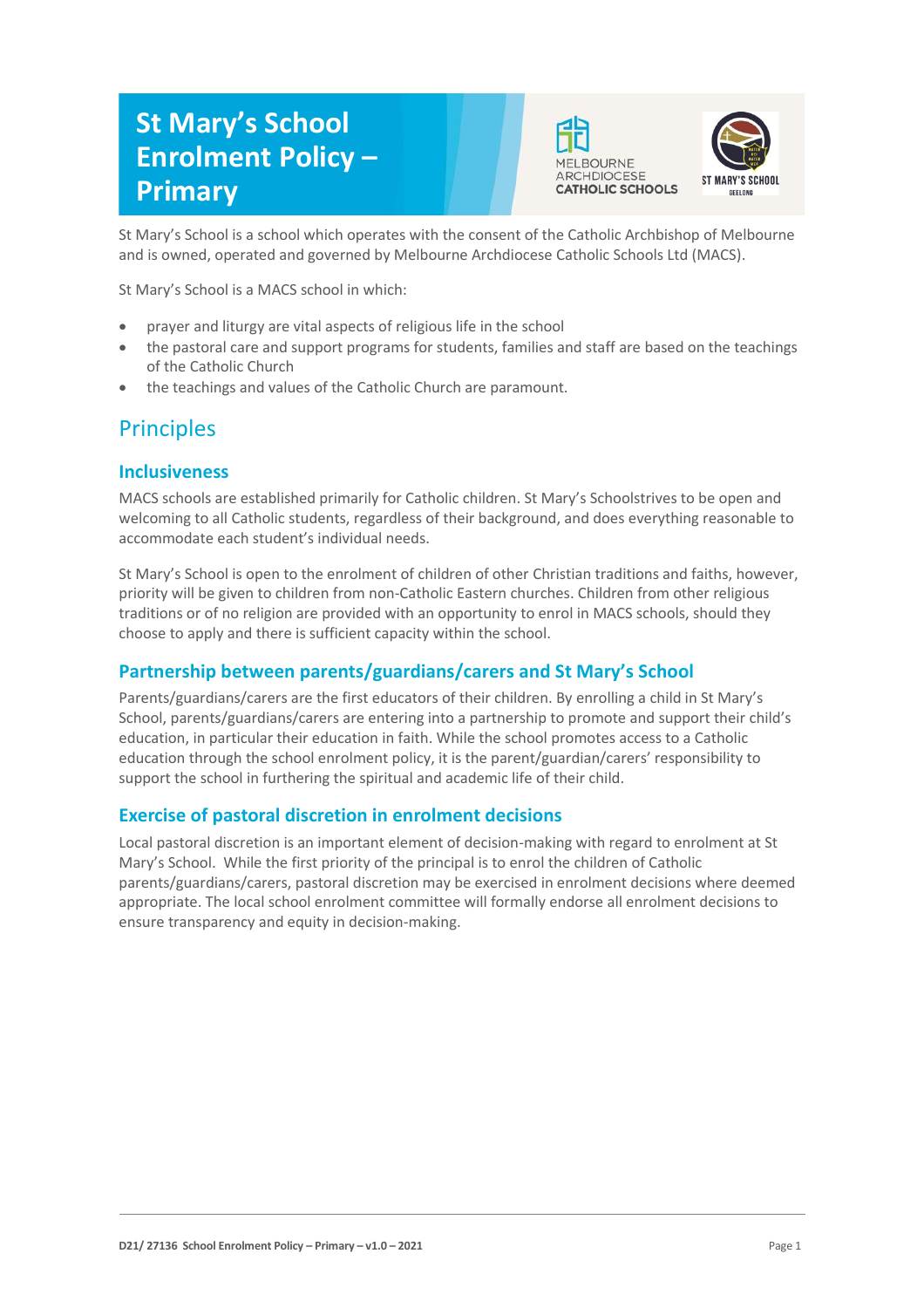### **Priority enrolment**

There is an agreed order of priority for enrolment in MACS schools, which must be followed in the enrolment policy and procedures. As systemic Catholic schools, the first priority of MACS schools is the provision of a Catholic education for Catholic children.

The order of priority for MACS primary schools is:

- 1. Catholic children who are residents of the parish
- 2. siblings of children already enrolled in the school
- 3. Catholic children who are not residents of the parish but are recognised as parishioners by the parish priest
- 4. Catholic children from other parishes (for pastoral reasons)
- 5. children from non-Catholic Eastern churches (i.e. Greek Orthodox, Coptic Orthodox, Ukrainian Orthodox, Russian Orthodox, Serbian Orthodox and other Orthodox) who are residents of the parish
- 6. children from non-Catholic Eastern churches (i.e. Greek Orthodox, Coptic Orthodox, Ukrainian Orthodox, Russian Orthodox, Serbian Orthodox and other Orthodox) who reside outside the parish
- 7. other Christian children who are residents of the parish
- 8. other Christian children who reside outside the parish
- 9. non-Christian children who are residents of the parish
- 10. non-Christian children who reside outside the parish.

## **Definitions**

#### **Catholic child**

For the purpose of enrolment in a Catholic school, a child is considered to be Catholic if they are a member of the Catholic Church, usually established by a Certificate of Baptism and have fully participated in a sacramental program or, there is evidence of an intention to complete their sacramental journey.

#### **Enrolment catchment area**

The enrolment catchment area is a defined area from which a school enrols students as officially designated to a school by MACS. The parish for St Mary's School is St Mary's Parish. In parishes with more than one primary school, the catchment for each school is determined by the parish in consultation with MACS.

Enrolment is subject to the maximum capacity of the school.

#### **Orthodox child**

For the purpose of enrolment in a Catholic school, a child is considered to be Orthodox if they are a member of a non-Catholic Eastern church, including Greek Orthodox, Coptic Orthodox, Ukrainian Orthodox, Russian Orthodox, Serbian Orthodox and other Orthodox.

#### **Parish**

'Parish' refers to the local parish as defined by its geographical boundaries and student location is based on home address.

## Parental Responsibilities

At the time of enrolment at St Mary's School parents/guardians/carers make a commitment to provide ongoing support for their child's Catholic education. In particular, parents/guardians/carers are asked to make an explicit commitment to the following responsibilities: